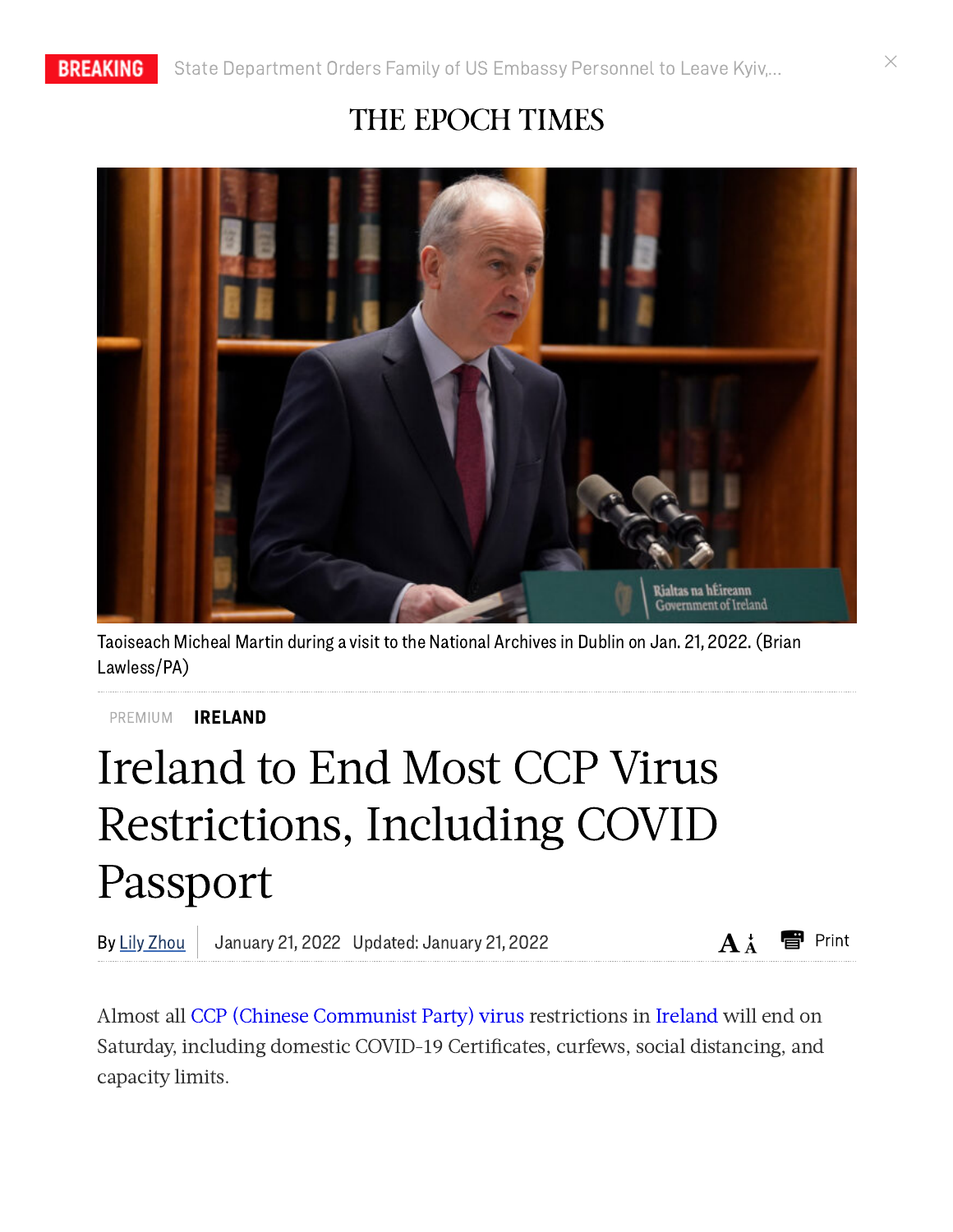## BREAKING State [Department](https://www.theepochtimes.com/state-department-orders-family-of-us-embassy-personnel-to-leave-kyiv-in-special-warning-elevates-travel-warning-for-ukraine-russia_4231514.html) Orders Family of US Embassy Personnel to Leave Kyiv,… the National Public Health Emergency Team, Taoiseach (Irish Prime Minister) Micheál Martin declared it's time for the Irish to "be ourselves again."

This makes Ireland the second country following England to remove mandatory vaccine passports after they were implemented.

But the mask mandate, self-isolation rules, and protective measures in schools will remain, and Martin "strongly encourage[d]" people to get themselves and their children vaccinated.

After a Cabinet meeting on Friday afternoon, Martin said the Coalition government agreed to lift most of the restrictions the next day.

"Humans are social beings and we Irish are more social than most. As we look forward to this spring, we need to see each other again. We need to see each other smile. We need to sing again," he said.

"As we navigate this new phase of COVID, it is time to be ourselves again."

The Taoiseach said people's trust in the government is a "precious and powerful," yet "fragile" thing that requires "confidence that the government will do what is needed in an emergency," as well as knowing "their government will not impose restrictions on their personal freedoms for any longer than is necessary."

From 6 a.m. on Saturday, COVID certificates, which are currently required as proof of vaccination or recovery to access indoor hospitality venues, cinemas, theatres, gyms, and leisure centres, will be scrapped.

Premises will no longer have to manage people's movements, group sizes, and distances, and the 8 p.m. curfew for hospitality businesses and indoor events will be lifted.

Restrictions on private indoor meetings (up to four families) and capacity limits for events and weddings will also be removed.